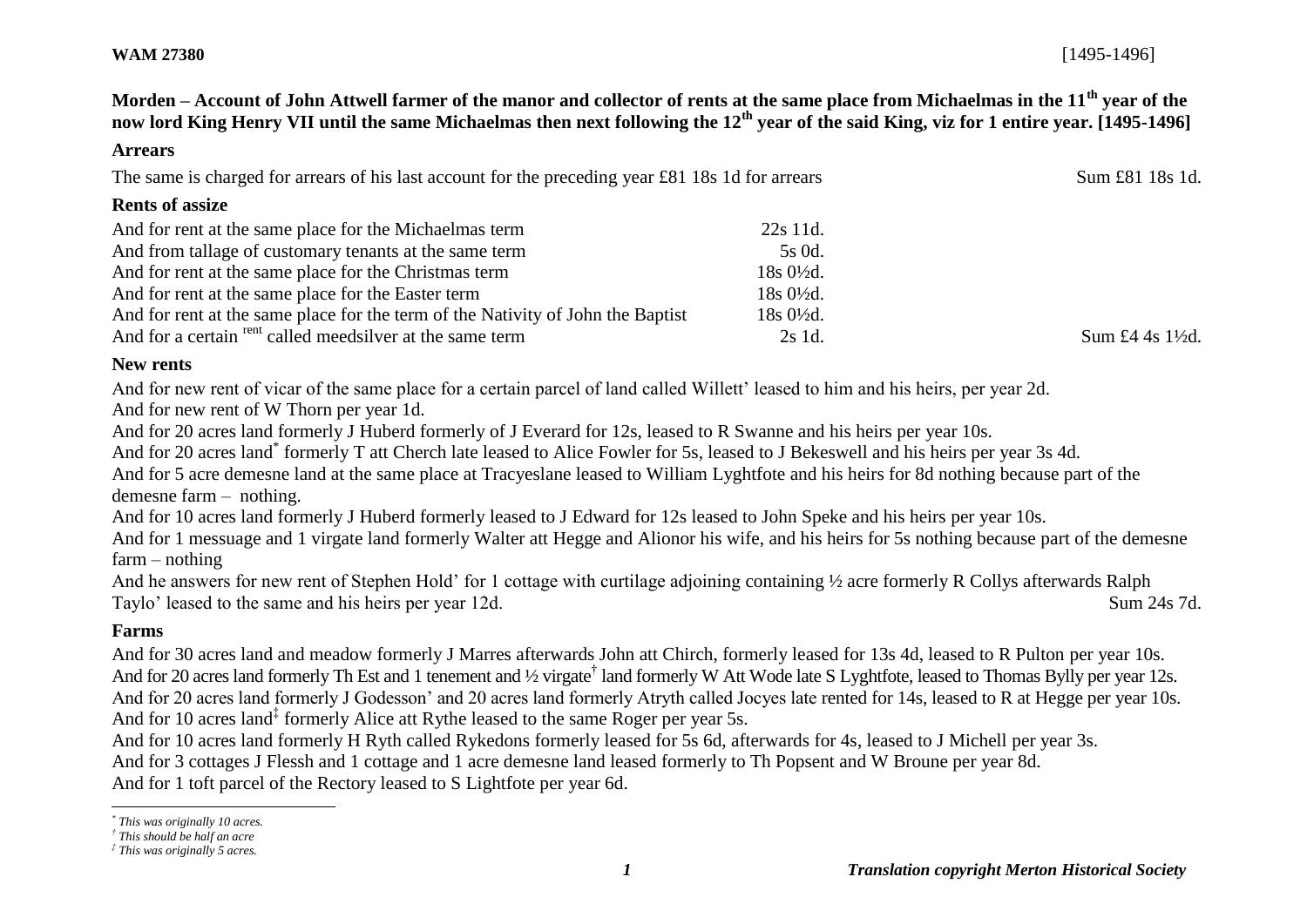| <b>WAM 27380</b>                                                                                                          | $[1495-1496]$      |
|---------------------------------------------------------------------------------------------------------------------------|--------------------|
| And for 1 toft and 20 acres land called Lotekyns late leased for 8s, leased to the same S per year 7s.                    | Sum 48s 2d.        |
| <b>Rent in kind</b>                                                                                                       |                    |
| And for the value of 4 cocks and 6 hens of rent sold, price per head 2d,<br>20d.                                          |                    |
| And for the value of $4\frac{1}{2}$ hurdles for the fold of rent sold, price of each 2d,<br>9d.                           | Sum 2s 5d.         |
| <b>Farm of the demesne</b>                                                                                                |                    |
| And for farm of the demesne of the manor with corn and livestock as overleaf leased to John Attwell this year, £4 13s 4d. | Sum £4 13s 4d.     |
| <b>Profits of court</b>                                                                                                   |                    |
| And for 1 general Court held at the same place Tuesday $7th$ October.                                                     | 13s 4d.            |
| And for View [with] Court held at the same place the Tuesday the Morrow of St Mark the Evangelist                         | Sum 21s.<br>7s 8d. |
|                                                                                                                           |                    |

## **Sum total of receipts with arrears £95 11s 8½d.**

#### **Rent resolute and defaults**

Of which in rent resolute of heirs of the lord of Kynwaldeshay for the year, nothing because not paid. And in rent allowance to the beadle because of his office for ½ virgate land 2s. And for tallage at Michaelmas 2⅛d. And for medesilver at the feast of St John Baptist 2d. And in rent default for 30 acres land formerly J Marreis afterwards William atte Cherch because in the lord's hands and at farm above for the year 3s. And at Michaelmas for tallage 6<sup>3</sup>/<sub>8</sub>d. And for medesylver at the feast of the Nativity of St John Baptist 2d. And in rent default for 20 acres land formerly S Est, 20 acres land formerly John Huberd, 20 acres formerly J Goddessond', 20 acres land formerly J at Rithe called Jocyes, 20 acresland called Lotekyns for the aforesaid reason, as for each tenement  $2s - 10s$ . And for tallage at Michaelmas, as for each tenement  $4\frac{1}{4}d - 21\frac{1}{4}d$ . And for medesilver at the nativity of St John Baptist as for each tenement 2d – 10d. And in rent default for 10 acres land formerly John att Chirch, 10 acres land formerly Alice att Rythe, 10 acres land formerly H att Rithe for the aforesaid reason, as for each tenement 12d – 3s. And for tallage for the said tenements at Michaelmas 7⅛d. And for medesilver for the same tenements at Nativity of St John Baptist 6d. And in rent default for 1 cottage formerly Flessh for the aforesaid reason, for the year – 2½d. And in rent default for a tenement and 1 acre demesne land formerly W att Wood for the aforesaid reason – 1<sup>1</sup>/<sub>2</sub>d. And in rent default for Willott' tenement for the aforesaid reason and 1 parcel thereof leased in new rent above for the year <sup>1</sup>/2d. Sum 23s 1<sup>3</sup>/<sub>8</sub>d

## **Petty expenses with building costs**

And in various costs of repairs made this year upon new building all the buildings at the same place, both in timber and other stuff bought for the same and in stipends of carpenters, tilers and other labourers working [?*operant'*] at the same place just as more fully appears by 1 detailed schedule [*billa de parcella'*] thereof examined at this audit in the presence of the auditors £16 5s 3d. Sum £16 5s 3d.

## **Expenses of the Treasurer and others**

| In expenses of the treasurer this year visiting the same place by 1 tally          | 3s 4d |            |
|------------------------------------------------------------------------------------|-------|------------|
| And in expenses of the clerk making the account with parchment bought for the same |       | Sum 4s 4d. |

## **Cash deliveries**

Delivered to brother John Isselypp treasurer of Westminster this year as appears by his writing 14s 4d. Sum 14s 4d.

*2 Translation copyright Merton Historical Society*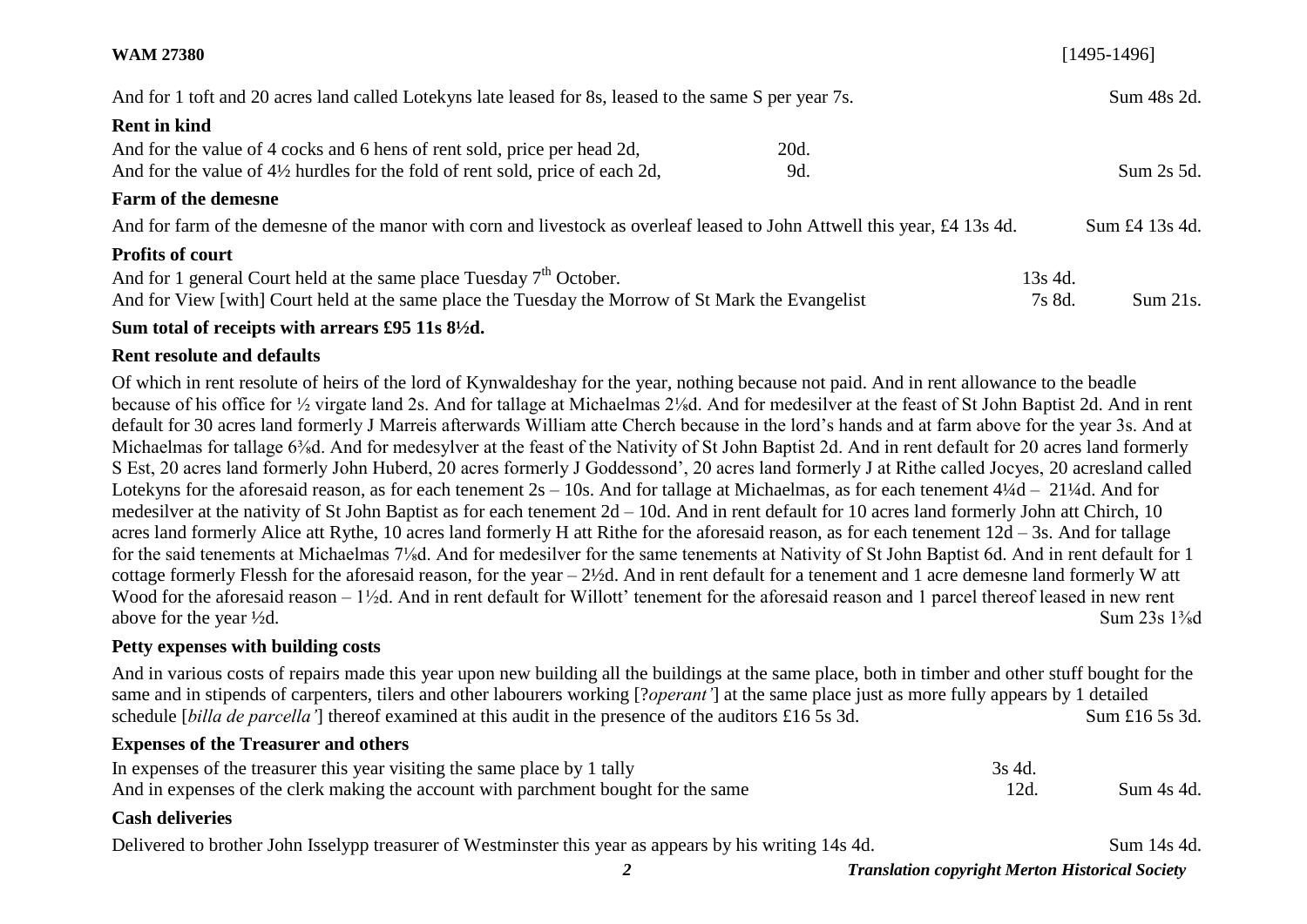## **Sum of all expenses and deliveries £18 7s 0⅜d.** And he owes £77 4s 8⅛d.

Of which allowed to the same present accountant 14s 1⅝d for rent and farm undercharged and more than is able to be levied for the year by examination of all new rents at the audit at the same place examined for the 13 years preceding. And to the same 8d for rent default for certain parcels of land called Brownynges<sup>4d</sup> and Scottes<sup>4d</sup> remaining in the lord's hand for default of tenant and nothing thereof levied this year. And in stipend of the aforesaid rent collector for the year and just as is allowed in the preceding [year]6s 8d. And he owes £76 3s 2½d. **Of which:**

# **Respited**

The same accounts £27 9s  $10^{1/2}$ d for rent issuing from land and tenement formerly Laurence Conyngston in Ewell now in the tenure of Thomas Conyngston goldsmith, both for this year and for 47 years preceding, as per year 11s 6½d, because not able to levy and not fully agreed when he ought to distrain. And to the same £48 18s 6d for rent of various lands and tenements in Ewell both for this year and for 45 years preceding as per year 21s 5½d for the aforesaid reason therefore &c. And to the same 13s 4d imposed 18 years preceding against the Prior of Merton, <sup>10s</sup> Richard Salyng<sup>20d</sup> and John Salyng<sup>20d</sup> because they remain outside the lordship and have nothing within &c. And to the same 2s 8d for amercements of tenants in Ewell for suit of court 17 years preceding because not able to levy &c. And to the same 10s for rent of Walter atte Heth for 17 years preceding because he fled with his goods and chattels &c. And to the same 6s 8d for rent of land of J Beswell because the same land lay fallow and uncultivated for 10 years preceding. And to the same 115s 8d for a common fine of tenants at the same place for 20 years preceding with this year 5s 6d which they withdrew themselves less than justly*.* Therefore etc. Sum of respites £83 16s 8½d. And so the aforesaid John Attwell the present rent collector and farmer of the manor at the same place has in excess £7 13s 6½d.<sup>§</sup>

l *§ This is corrected to £713s 6d in the next account roll WAM 27381.*